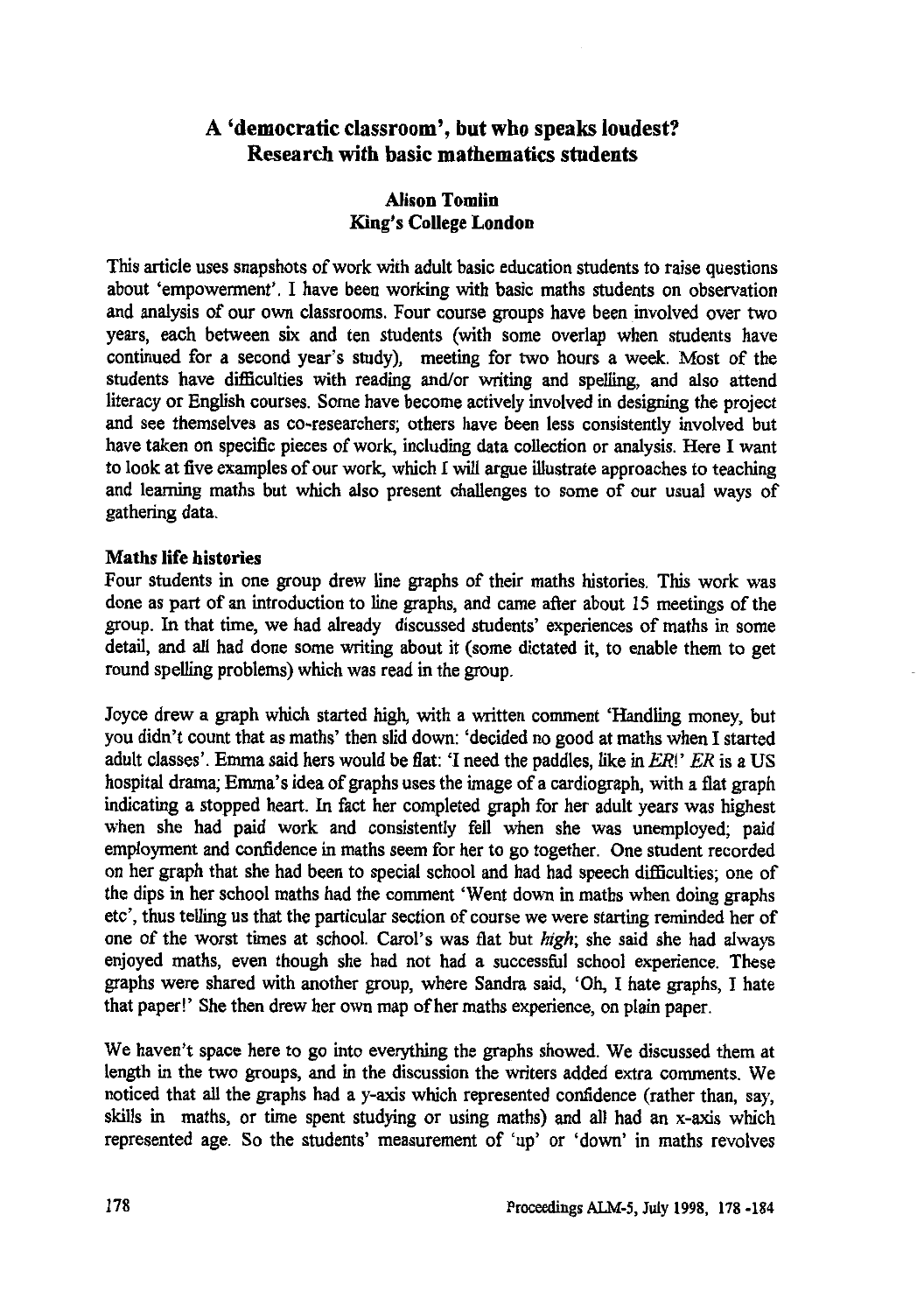**around confidence rather than technical skills, and the graphs are a new way of showing autobiography.**

**This seems, then, for some people to be a useful way of representing maths histories and an alternative to some of our more usual approaches. The students were perhaps creating a new genre, using visual images, numbers and words combined. The graphs get round the need for good technical reading and writing skills, and offer a vehicle for group discussion and analysis. However, they also raise an issue about how students and tutors get to know each other. We had already worked on personal maths histories, and indeed my notes of the discussions and the students' writing form part of the data for my research. The graphs revealed omissions in the earlier work. I hadn't known that adult maths education knocked Joyce's confidence down; that Emma's maths was tied to employment; that one student had a history of speech difficulties; that two people dreaded or hated work on graphs; or, indeed, that one was entirely cheerful about maths. The point here is not that graphs are a magical way forward (some students, for example, chose not to do them at all), but that we should be more aware of how much of their experience students may choose to withhold from the group or the tutor. We commonly say we 'build on students' experiences'; we need perhaps to be more sceptical about how much we understand of those experiences.**

## **An interview**

**We use interviews as a way of trying to understand what our students think, or what their experiences are. But one piece of work shows the limits of what we find out.**

**Pat and Cathy interviewed each other about writing their maths diaries. I gave them a tape recorder and some questions, with one open-ended question at the end, about whether there was any advice for students or tutors. I meant the 'advice' to be about using maths diaries. This is part of the 'advice to tutors':**

| Cathy | I have enjoyed the course, but sometimes I think it is a bit wishy-washy. You get told   |
|-------|------------------------------------------------------------------------------------------|
|       | that you have done very well because you're almost right, or on the right tracks. But in |
|       | maths I think you're either right or you're wrong. I wish you were told you had got it   |
|       | right, or you had not got it right. It's kidding yourself.                               |
| Pat   | But you are gaining more than you thought you would. I think the confidence I do have    |
|       | is because of the teacher. Being adults, and having children of our own, and feeling     |
|       | inadequate when our kids come home and we're not able to help them - having the right    |
|       | teacher and being in the right atmosphere and company, it does help.                     |
| Cathy | Yes, and maybe that's why the teacher never says, 'You've got that all wrong'. What      |
|       | would be the point? You probably wouldn't come back. And it's only Basic Maths,          |
|       | perhaps at this stage it's not all that important.                                       |

**It seems here that students seized a bit of time that was less directly controlled by the tutor to debate and work on issues that I had understood quite differently. This interview gave me a view of the course that would usually be closed to me. I thought I was teaching a course that might help people to see themselves as creators of maths; to understand maths is not always right or wrong; and to understand maths is socially constructed. These students see me as** *kind* **to them; I have confirmed for them that they are only 'basic'. This is a revelation about a relationship of patronage.**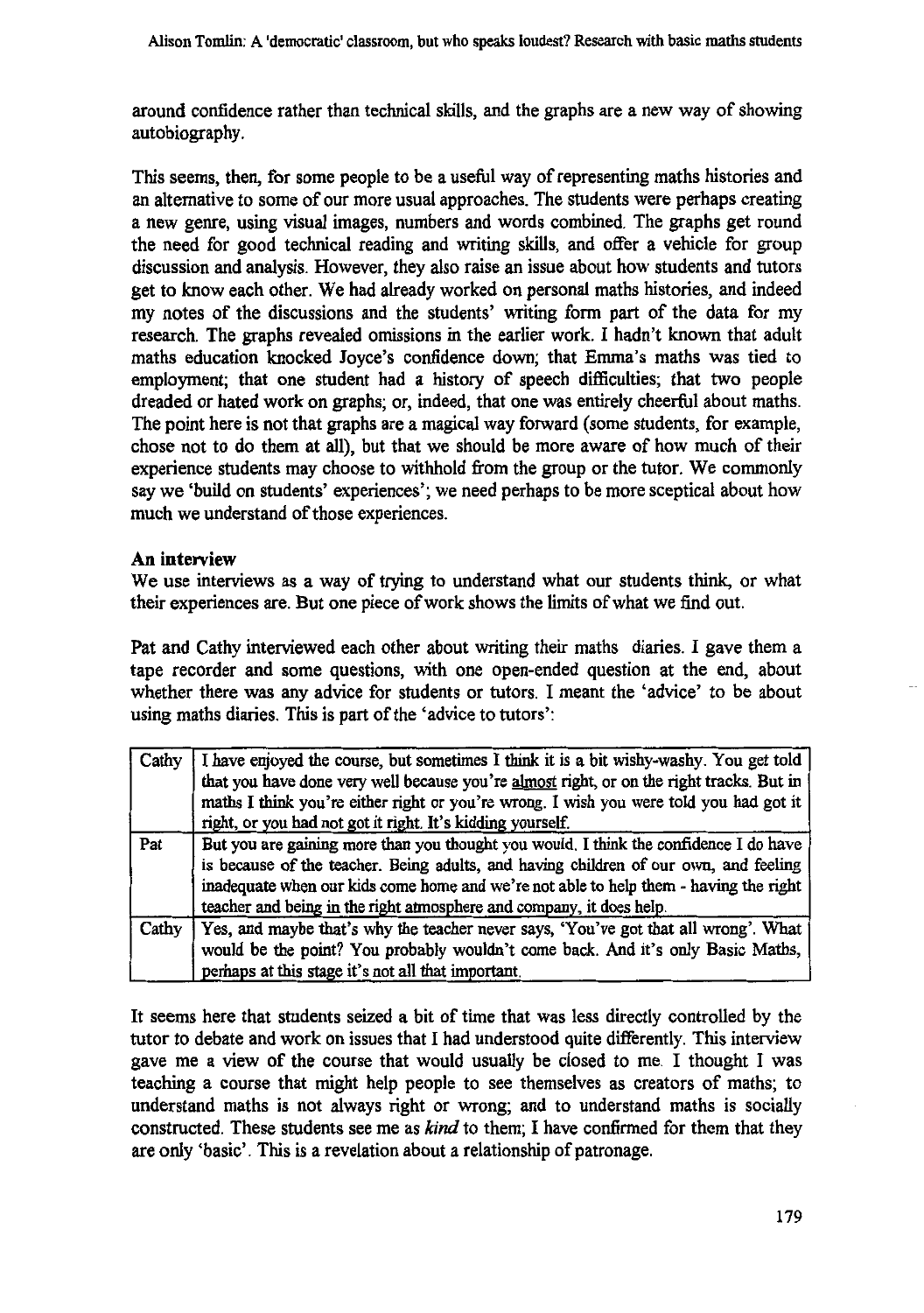The interview was supposedly about diaries; Cathy and Pat used the one more open question to tell me much more important criticisms. Pat played the tape for the rest of the group; it was not meant to be a private word in the teacher's ear. They knew **I** would be listening to the tape, so this is not in any way a 'window' into their 'true' ideas about the class. It does however suggest that the more usual interviews, in which the tutor/researcher interviews the students, may be very restrictive.

#### **The students' meeting: 'Tutors are sort of loudly spoken'**

A group of eight students, from two centres, worked together to organise a meeting for students about maths. The meeting, held in a community centre in South London, was attended by about forty students, who came from four different organisations (a Further Education college, two community centres and a local authority education service). One issue was the dominance of tutors who had come to support their students. These are some comments from student organisers, made in discussion after the conference:

Tutors, I **thought there was no** tutors! **At the back please, keep quiet, just take notes, I felt like saying. The** whole *idea* was for the teachers to listen, and take notes **or whatever,** and for us to do **everything. [A tutor] kept on** asking questions, she was **directly looking at me, and do you know what I mean? I felt really intimidated. (Shazia)**

**I think the tutor should have took a back seat and let the students interview the students, and just listen to what's being said. (Jeremy)**

**Tutors are sort of loudly** spoken. **(Lorraine)**

I should stress here that I (a tutor) did not see any evidence of domination by tutors, other than the anger and anxiety generated in the students. Our role as tutors, with all the influence and authority it carries, makes us intimidating, however democratic our intentions. The message is that to discuss how maths education should be organised, students need space without tutors there.

The students used most of the time at the conference to discuss the curriculum and compare experiences of South London maths education. These are some quotes about the curriculum:

**The woman [a tutor] was saying you need maths for measuring and all of that thing what you is doing, and I thought, how can she ask those questions? Why can't she just go? (Antoinette)**

**The [question] that got me, is the one with, which is the best thing, going through text books or doing news articles. And I said both, I said both. (Shazia)**

**Many different ways to do maths. (Notes from a small group discussion)**

There is not one curriculum. People want choices, and they don't want tutors telling them what they need. The conference was a success, and led to ...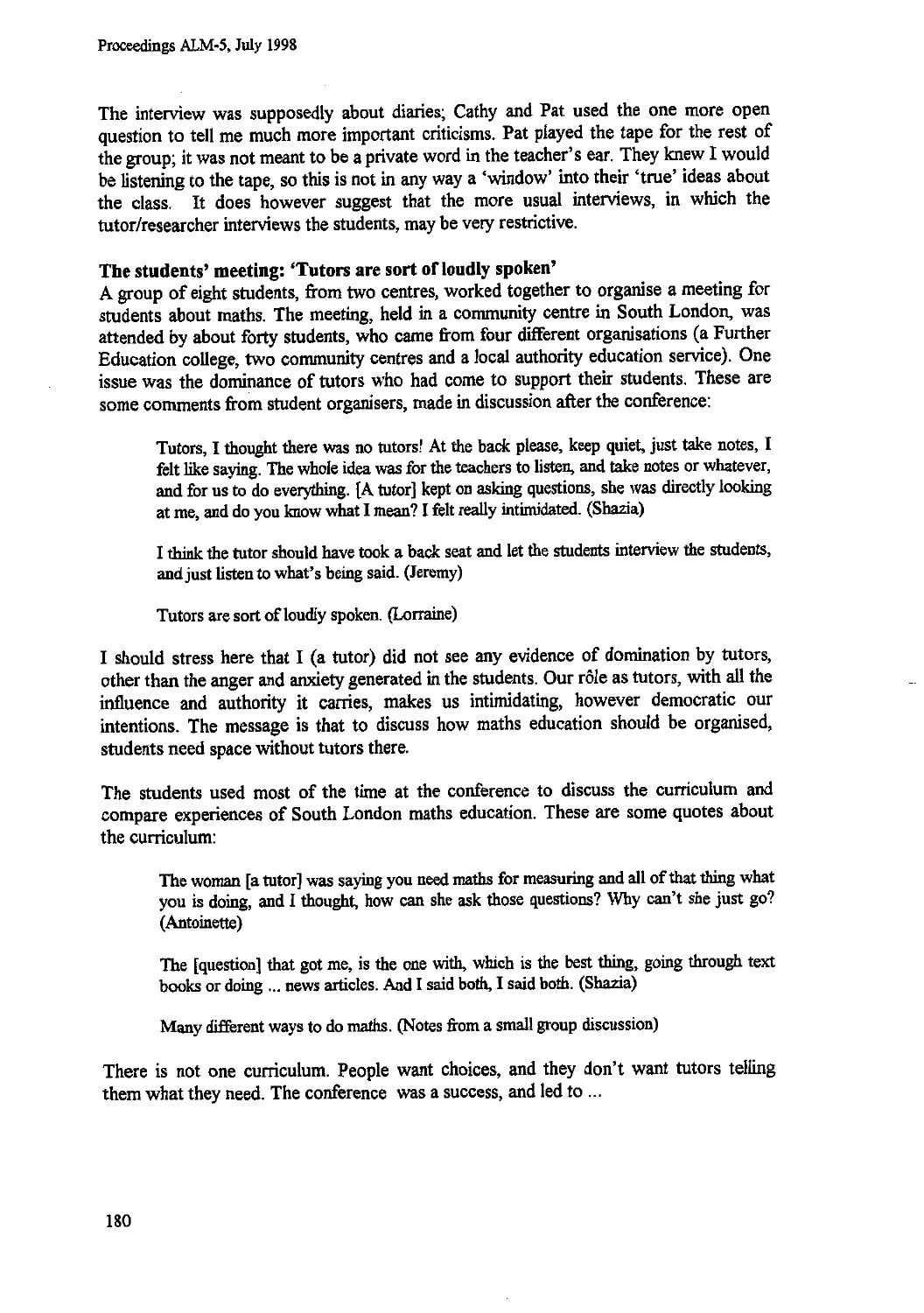## **A magazine of students' writing**

*Global Maths* was written, edited and produced by students, and includes maths life histories and reports of the discussions at the students' meeting. I analysed data from the magazine and the conference, and found the students' reasons for studying maths fell into four main areas (with much overlap): for everyday needs, including shopping, measurement, and employment; to recover from previous failure; to help children; and for enjoyment and intellectual challenge.

The problem is - so what? What other reasons could there be for studying maths? This does not distinguish basic maths students from research mathematicians. This leads me to a difficulty about generalising about students. Generalisations we can make, like this one, are useless because they are not specific - they cover the population of the world. Other generalisations are rejected by students, as we saw in their discussion of the curriculum.

#### **Class observation**

One group, who were active in the research, decided to observe their own class. I assumed one or two would do the observing, and I took in six sample observation schedules for the group to choose from, or amend. In fact the group of six students decided they would *all* observe the class, each using a different schedule. We did it for two classes, and then four of the students together collated the results. Here I reproduce

| Tutor's questions to                                   |  | women | men |
|--------------------------------------------------------|--|-------|-----|
| Genuine question -                                     |  |       |     |
| wanting to know the answer                             |  |       |     |
| A question to find out if the student knows something. |  |       |     |
| A question to help the student work something out.     |  |       |     |
| Other sorts of questions                               |  |       |     |
| Totals                                                 |  |       |     |

the collated results of just two of the observations: 'Tutor's questions', and 'Who does the talking?' (The others were students' questions, timed observation of class activity, teacher/student interaction and students' responses to the class.)

This first table shows the collated results of the 'Tutor's questions' observation schedule. In it we see that I asked the two men twice as many questions as I asked the four women.

The next table shows **'Who does the talking?'**

| Names $\rightarrow$         | Andy | Alison* | Priya | Trevor | Theresa | Carol | Joyce |
|-----------------------------|------|---------|-------|--------|---------|-------|-------|
| Talking to whole class      |      |         |       |        |         |       |       |
| Talking in a small group or |      |         |       |        |         |       |       |
| a pair                      |      |         |       |        |         |       |       |
| (Students) Talking to the   |      |         |       |        |         |       |       |
| tutor                       |      |         |       |        |         |       |       |
| <b>TOTALS</b>               | 10   |         |       |        |         | 12    |       |

**\* Tutor**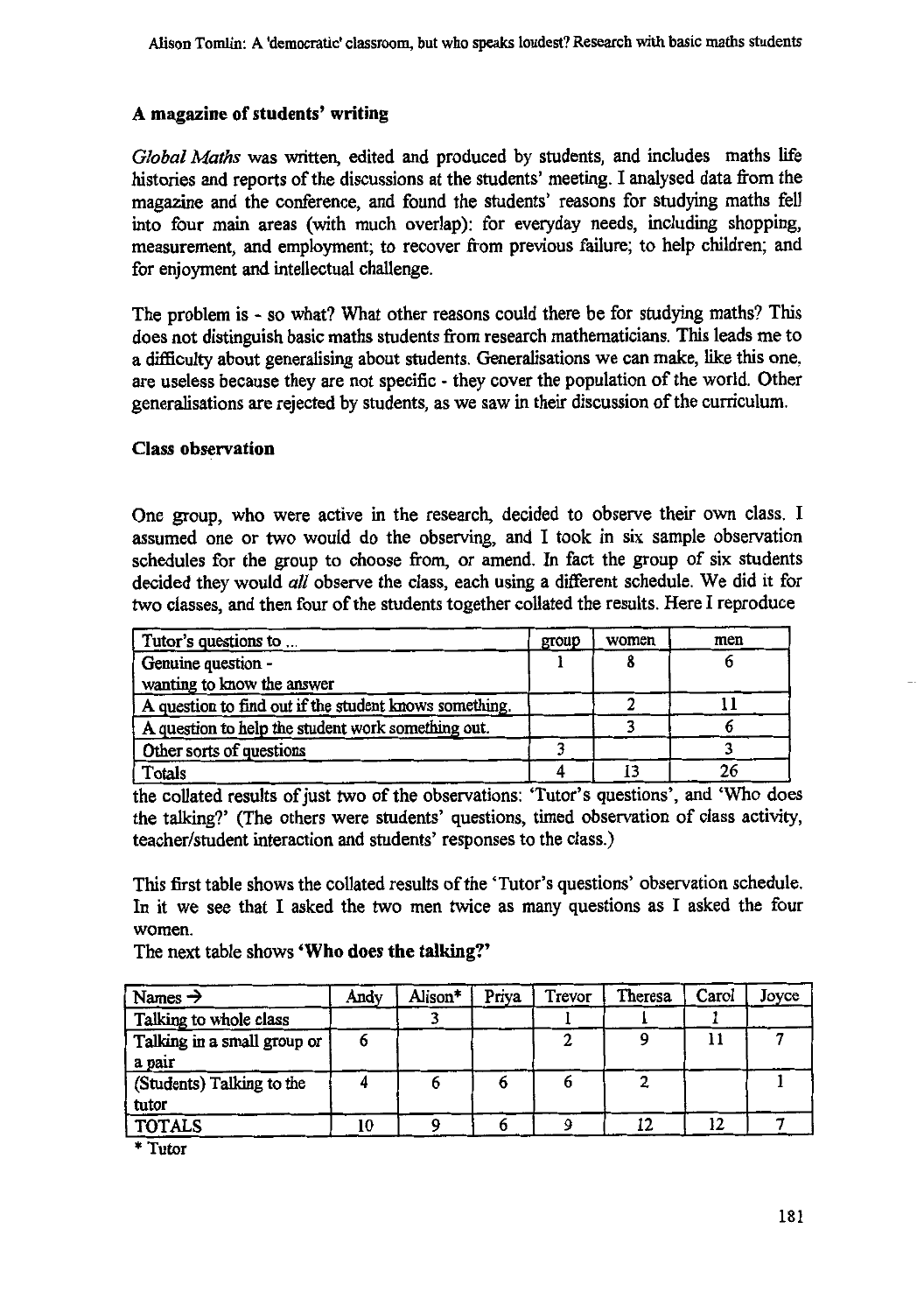**We can see that Theresa, Carol and Joyce all have a higher score for 'talking in a small group'; in the group discussion about the observation results they said they enjoy working together and helping each other.**

**This research is 'invalid', of course. Every observer was also observed, and meanwhile we were trying to continue 'ordinary' classes. We all had to remind each other to keep observing, and we ended up spending most of both the observed classes laughing at each other. I was listed as talking to myself six times, so we can see some of the tallying was inaccurate. (A tape transcript of one of the classes also revealed the inaccuracy of the observations.) However, that's not the point. The observation exercises, and discussion of the data, have changed the discourse of the classroom. My lesson plan for the first observed class included individual work with two students (who happened to be men), and I knew I would balance it the following week - but that plan was mine, not the students', and what was apparent to the group was simply the teacher spending time on the men. After the observations and discussions, one of the women was able to interrupt one of the men talking to me: 'You're a man! consider your teacher!' Students' own preferred ways of working, including whether they like to be quiet (like Priya) or discuss things with each other, are up for debate. We are now more self-aware and can talk about group processes more easily.**

### **Students as researchers**

**These five pieces of work suggest that data I had previously collected was flawed. We say we build on students' experiences - but we need to question how we come about our knowledge of that experience. Students' discussed and written maths histories, material from interviews, any discussion with a tutor present, my own generalisations about students' aims, and class observation have all been questioned. I am not suggesting that this new data is more 'true', but that as researchers we need to be more aware than I was of the transforming potential of students' participating as active researchers.**

**Students' involvement as participant researchers has transformed this research project. The 'teacher/student interaction' observation (another of the six class observation schedules) identified the tutor as 'dominant'. When we discussed this in the group, the students said they thought it correct that a tutor should be dominant; that was part of my job. So the processes of joint research have not in any way made tutor and students `equal', but they have, I argue, opened up for group discussion the question of what empowerment or democracy might mean in an adult basic education context.**

**We commonly say in adult basic education, in both literacy and maths, that we are aiming** to 'empower' our students. The term is used differently by different writers and in **different traditions; here I want only to point to work which has influenced the research reported here.**

**Adult basic education has been strongly influenced by Freire's work, which originated in work on adult literacy (Freire 1972); though unsurprisingly used more in adult literacy work, some mathematics educators also cite his work (e.g. D'Ambrosio, 1997; Fasheh,**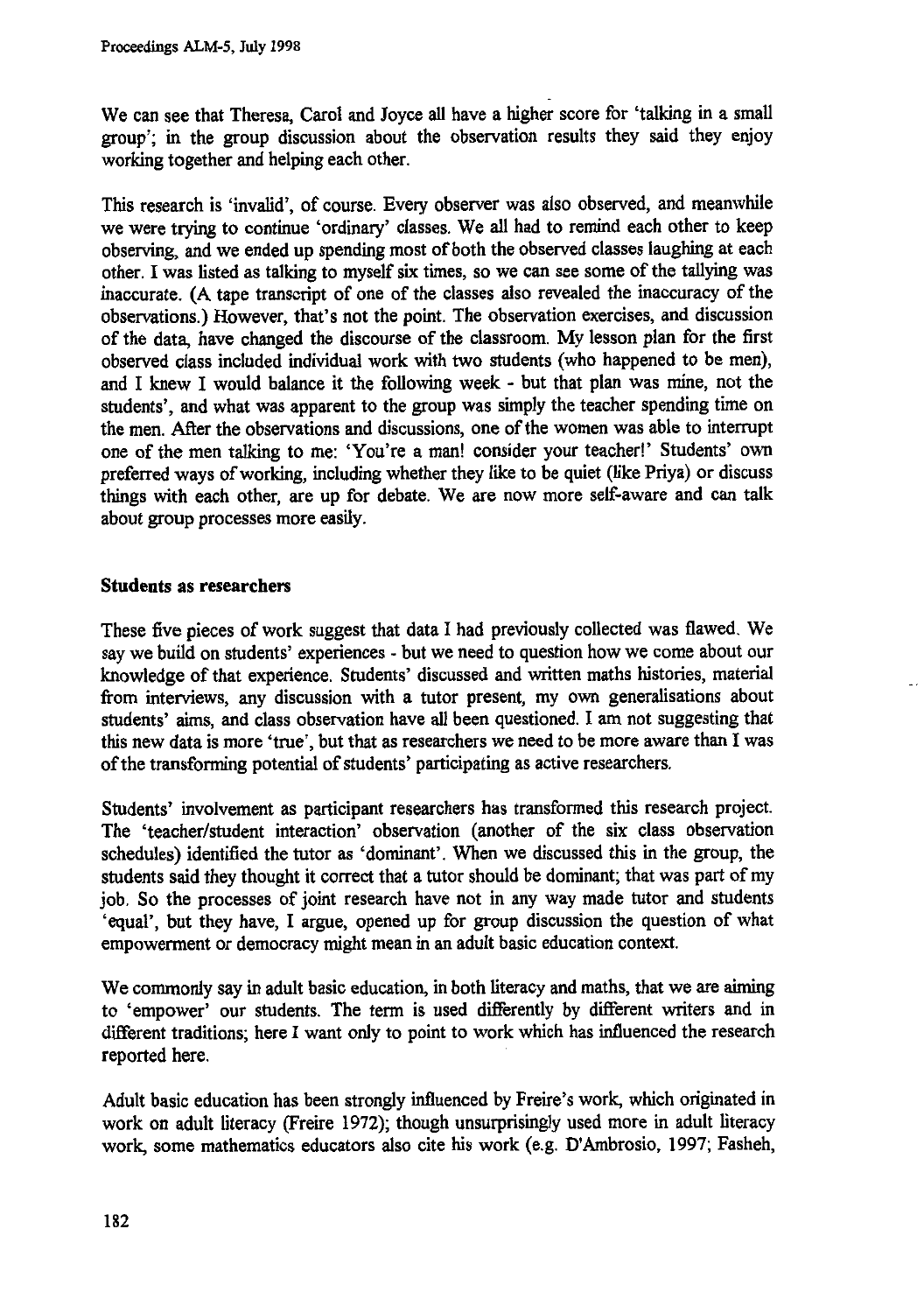**1991; Frankenstein & Powell, 1994). Diana Coben (1997) gives a very useful critical overview of Freire's legacy for adults learning mathematics.**

**Within literacy work there is an established practice of using students' own language (spoken, dictated, written, taped ...) as learning material, and of publishing students' writing (see Mace (1995) for more detailed discussions, based in British experience). A parallel development in mathematics education may be using students' own problems, methods, algorithms and mathematical traditions - seeking to acknowledge and value students' existing knowledge and strategies and build on them (e.g. Gerdes 1997). Knijnik (1997) describes work with landless people working to develop both their traditional and 'standard' methods for land measurement so that they can choose and** *use mathematics so far* **as possible to their own advantage.**

**There are further influences from political theory and organisation in the women's liberation movement (`second wave', 1970s). 'Consciousness-raising groups' sought to build their own theory out of examination of their and other women's own experience. In common with those political groups, the mathematics work I discuss here relies on group solidarity and students' willingness to learn from each other; it is organised in small groups which sometimes meet together to share experience; it assumes that 'failure' in mathematics has, by and large, a socio-economic rather than individual origin; and it is optimistic.**

**Our ideas of 'building on students' experience' depend on students having space to express that experience. In the 'student-centred' approaches we seek to use, there is a risk that the focus on the individual's relationship with the tutor sidelines the students' relationships with each other; as tutors we may be inadvertently isolating students. When the tutor is pushed slightly to one side and students are active researchers, some of the constraints of the usual discourse are shifted and students find or make contexts that may allow them to work more openly.**

**The students' work illustrates ways not of 'solving the problem' (of empowerment, or the curriculum, or teaching strategies) but of opening up issues with students themselves so that the 'solutions' are not all those of the tutor. The students whose work is reported here are theorising about their own education. This includes more formal research processes: members of the group who organised the students' meeting and magazine have presented a workshop for practitioners (RaPAL, forthcoming). As part of the project some students have also read others' research - for example, two groups have discussed Knijnik's (1997) work and tried out two Brazilian methods of area measurement, and two groups have tried out the 'empty number line' work by Netherlands colleagues (Beishuizen & Anghileri, 1998).**

**They are, further,** *organising:* **coming together to develop ideas alongside joint strategies for change. They are engaged in 'praxis': the term for the union of theory and action used by Freire and others. They are not learning from tutors how to do it; they are doing it already. We don't always have to agree with them; as with any other writer, politician, learner, teacher or mathematician we can engage in debate.**